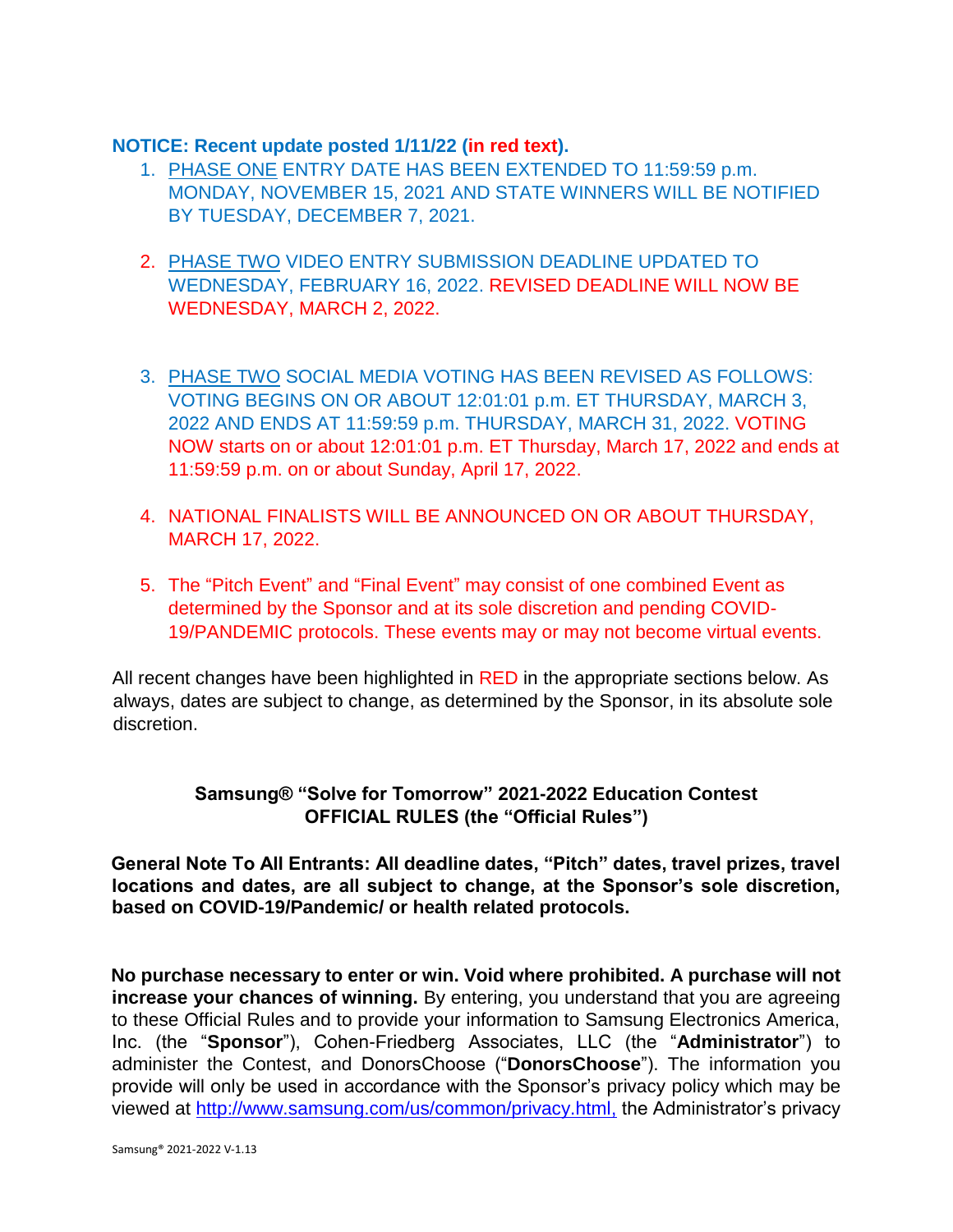policy which may be viewed at<https://cfapromo.com/privacy> [a](https://cfapromo.com/privacy)nd DonorsChoose's privacy policy which may be viewed at [https://www.DonorsChoose/privacy-policy.](https://www.donorschoose.org/privacy-policy)

## **1. Entry Date:**

The "Samsung Solve for Tomorrow" 2021-2022 Education Contest (the "**Contest**") Entry Period begins at 12:00:01 p.m. Eastern Time ("**ET**") on Thursday, September 16 and ends at 11:59:59 p.m. ET on Monday, November 15, 2021 ("**Contest Entry Period**"). The Contest will be divided into four (4) phases, as outlined below.

## **2. Eligibility:**

The Contest is open only to legal residents of the fifty (50) United States who are twentyone (21) years of age or older and currently employed as full-time teachers in a public Middle School, Junior High School, or High School, grades 6-12, including Charter Schools that are 50% or more publicly funded ("**Entrant**"). Home School, Elementary School up to grade 5, privately funded Charter School (Iess than 50% publicly funded), Private School, College or University teachers are not eligible to participate or win. Employees of Sponsor, Administrator, and each of their respective parents, affiliates, subsidiaries, advertising and promotion agencies, retailers, distributors and suppliers (collectively the "**Contest Entities**"), and the immediate families (spouse, parents, children and siblings and their respective spouses, regardless of where they reside) and individuals living in the same households of any of the foregoing individuals, whether or not related, are ineligible to participate or win a prize. Subject to all applicable federal, state and local laws and regulations.

**ENTRY NOTE:** Entrants are responsible for confirming whether their school has any policies or restrictions concerning participation in Contests such as this prior to entering. The awarding of prizes is subject to such school policies. If, for any reason, any school is unable to accept a prize, including due to school policies, the prize will be forfeited and Sponsor will not have any further obligation to such school. Prizes will be awarded to the school for the benefit of the teacher submitting the Entry. By entering the Contest, you authorize the Sponsor and Administrator to communicate with you via email, phone, voice mail messaging or by text messaging to communicate Contest information.

**Sponsor encourages teachers to follow their local Districts guidance for COVID-19/pandemic procedures throughout the contest.**

## **3. Phase One:**

#### **Phase One Entry Submission:**

You may register for the Contest by visiting [www.Samsung.com/Solve](http://www.samsung.com/SolveforTomorrow) [d](http://www.samsung.com/SolveforTomorrow)uring the Contest Entry Period, logging in to the contest registration page, and following the directions to complete and submit the Official Registration Form which will include answering the initial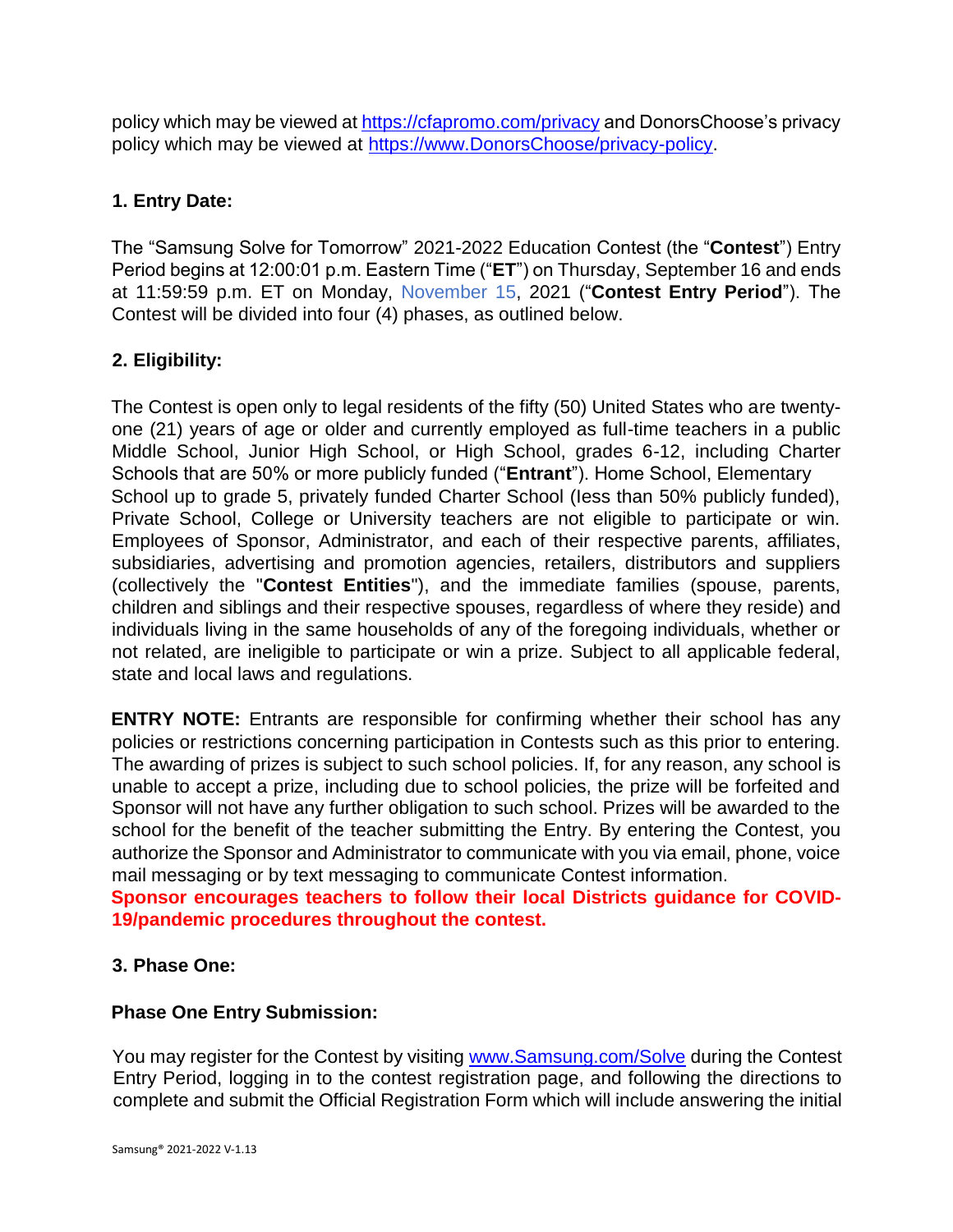Registration question "identify a problem in your community and how you will solve it using STEM" (collectively, the **Registration**").

Once you have submitted the Registration, you will have access to the Challenge Entry Questions (the "**Entry Questions**").

Entry Note: Your answers to the initial Registration Questions and the Entry Questions will be judged to determine which Entrants will advance to Phase Two of the Contest.

Registration Description:

- Tell us about a problem or issue that your students would work to solve using Science, Technology, Engineering, and Math ("**STEM**") (200 words or less).
- How will your students apply STEM to create a solution addressing this problem or issue (200 words or less)?

Phase One will consist of four (4) parts: **a**) your information; **b**) your school's information; **c**) the answers to the Entry Questions; **d**) your team's information.

- a) Your Information:
	- Full name; contact information
	- Grades and subject taught; role in school
- b) Your School's Information:
	- School name; contact information
	- Title One
- c) Entry Form Questions "The Challenge":
	- Contest participation history information
	- Detailed description of project objective and plan
	- Anticipated impact on community and assessments that can be presented
	- Alignment with United Nations Sustainable Development Goals (SDGs). To view those goals, visit<https://sdgs.un.org/goals>
- d) Your Team's Information:
	- Student leads; grade level
	- Classroom format at the time of entry (virtual, hybrid/blended, or in person)
	- Any other comments about your school or class needs that Sponsor should know

Upon completion of all the above will define and Eligible Entry ("**Eligible Entry**").

All Phase One Eligible Entries must be received by 11:59:59 p.m. ET on Monday, November 15, 2021 to be considered. Eligible Entries will only be accepted in English and answers to all Entry Questions must be in the form of a statement. Answers submitted in other forms such as poems or songs will not be considered. The decisions of the judges are final and legally binding in all matters relating to this Contest. Entries generated by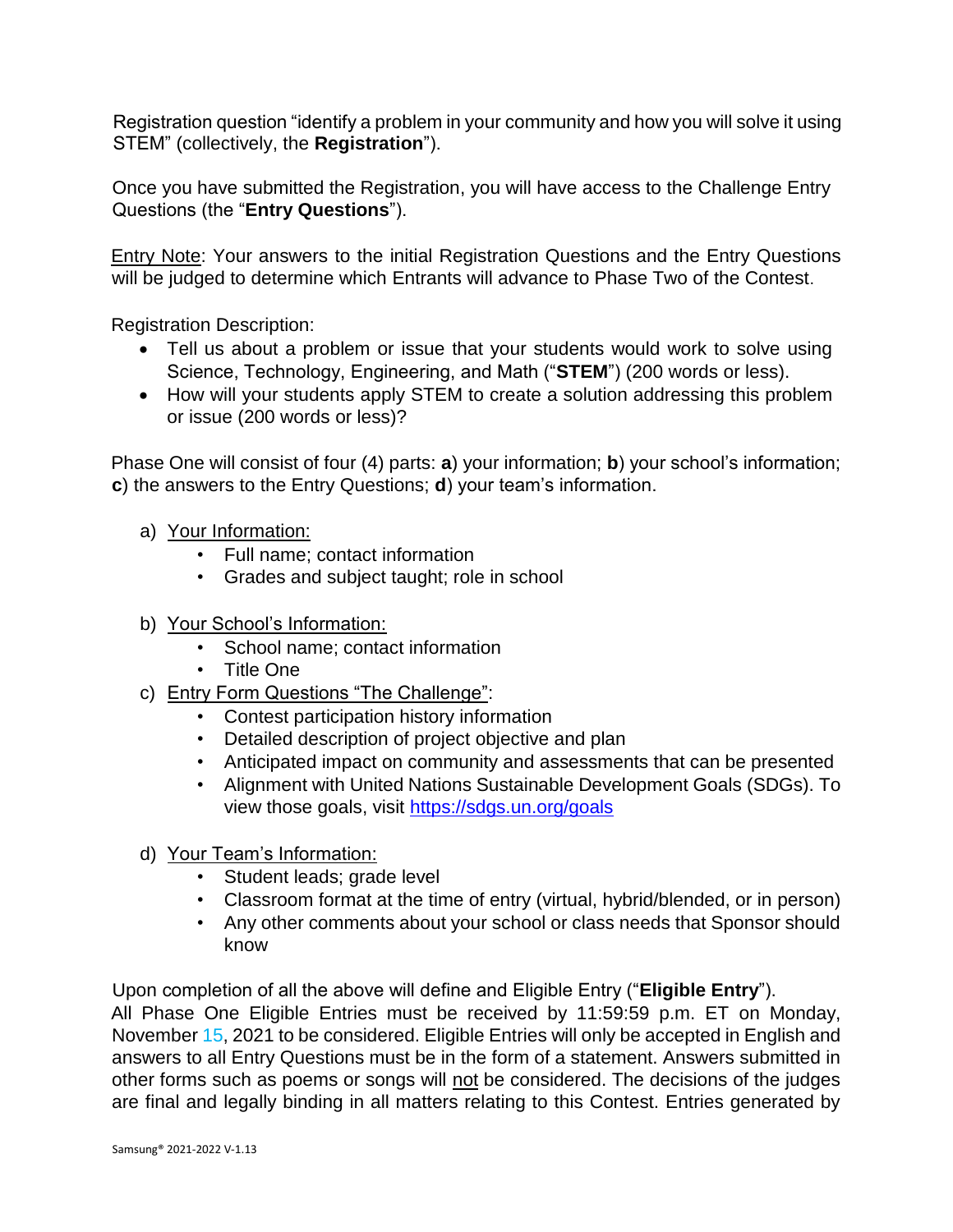script, macro or other automated means and Entries by any other means which subvert the entry process or are otherwise not in compliance with these Official Rules are void. Limit one (1) Entry per person and per e-mail address during Phase One, however more than one teacher from the same school may enter. If multiple Entries are received from the same person utilizing multiple email addresses, the judges may use their discretion to select the Entry submission and or disqualify the Entrant from participation in this Contest. All Entries and associated final products become the property of the Sponsor as set forth in Section 9 below and will not be acknowledged or returned. Except as otherwise provided herein, Sponsor will not enter into any correspondence with an Entrant regarding an Entry. Entries must be consistent with the images of the Contest Entities and must not defame or invade publicity rights or privacy of any person, living or deceased, or otherwise infringe upon any person's personal or property rights or any other third party rights. Sponsor reserves the right in its sole discretion to disqualify any Entry it determines does not comply with these requirements or these Official Rules, in its sole discretion.

#### **Phase One Judging and Judging Criteria:**

All Eligible Entries received during the Phase One Contest Entry Period, will be judged, on the following weighted criteria by a panel of qualified judges ("**Judge**") selected by Sponsor and at its sole discretion:

- **40%** Project quality (clear, original and feasible)
- **30%** Solution applies STEM
- **20%** Community impact
- **10%** Sustainability Innovation (short and long term environmental impact)

Up to one hundred (100) entries (one (1) per participating state and fifty (50 at large Eligible Entries), will be judged to become State Winners (collectively the **"State Winners")** and will proceed to Phase Two of the Contest.

Eligible Entries with the highest judging scores (up to (100) entries) will be State Winners and will advance to Phase Two, subject to verification of eligibility (see below details). In the event of a tie, an additional tie-breaking judge ("**Tie-Breaking Judge**"), selected by the Sponsor at its sole discretion, will determine the Entrant(s) who will proceed to Phase Two based on the above stated criteria.

#### **Phase One State Winner Notification:**

Each potential State Winner will be notified via telephone, text, and/or email on or about Tuesday, December 7, 2021. If any e-mail to a potential State Winner is undeliverable, any phone number provided by a potential State Winner is incorrect or no longer in service, a response to any given e-mail, phone call or text message is not received within three (3) business days of date of its issuance or any potential State Winner does not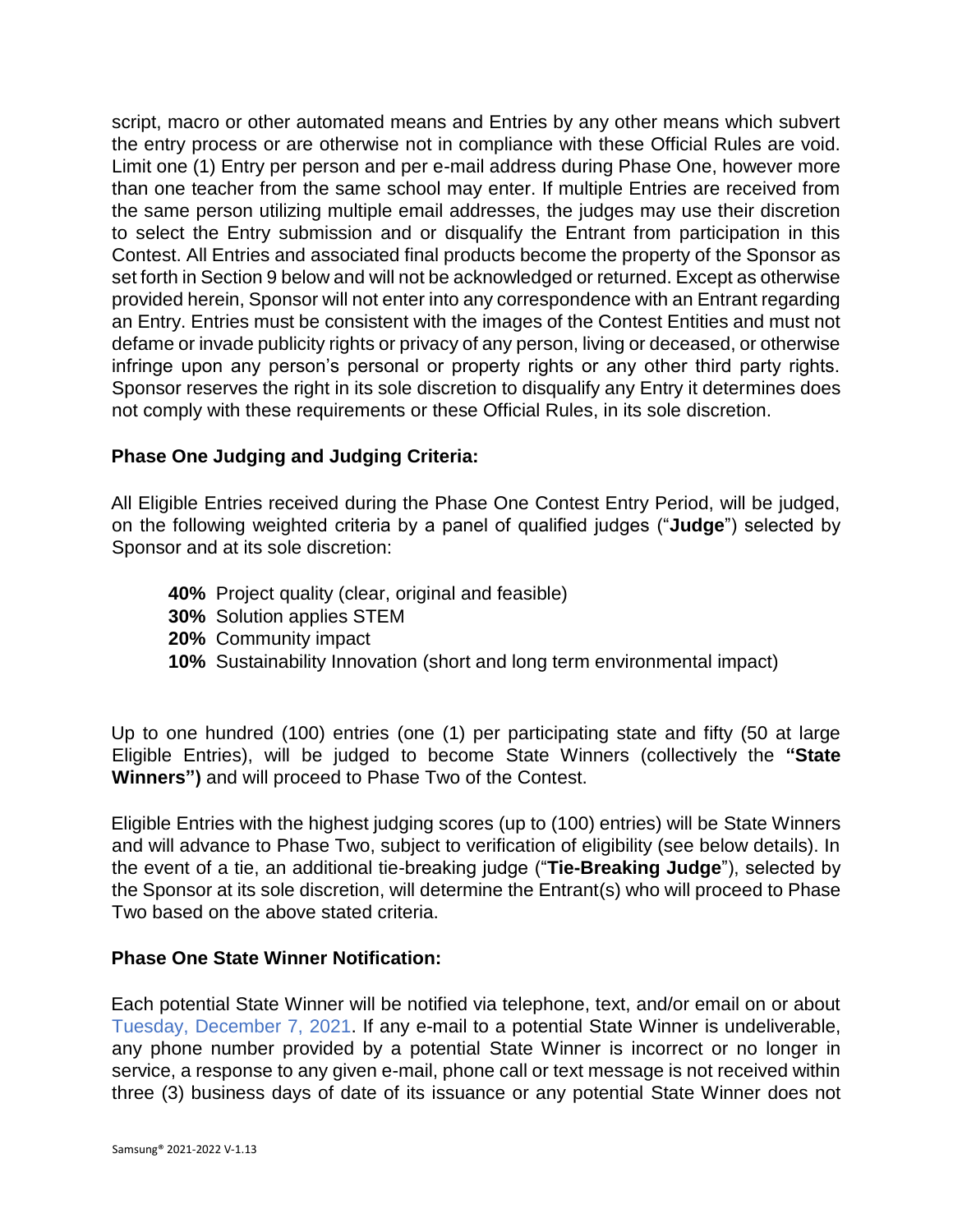comply with these Official Rules, the opportunity to participate in Phase Two of the Contest may be forfeited and, at Sponsor's sole discretion, an alternate State Winner may be selected. The alternate State Winner will be defined as the Eligible Entry with the next greatest Judges score ("**Alternate State Winner**").

#### **Phase One State Winner Prize:**

Each State Winner (up to 100 winning Entries) will receive the following prize package:

**State Winners will receive one (1) Samsung Video Kit (approximate retail value \$2,600) Video kit materials to be determined by Sponsor in its sole discretion (based on availability) to assist in video development. State Winners will also receive \$6,500 prize package to be redeemed through DonorsChoose**

#### **Sustainability Innovation Award:**

From the one hundred (100) State Winners, one (1) Sustainability Innovation Award winner demonstrating outstanding consideration for environmental impact will be selected to receive a \$10,000 environmental sustainability prize package from DonorsChoose. The contents of the package will be determined by the Sponsor and their program partners.

All approximate retail values are subject to change based on, among other things, normal price fluctuations associated with the industry in the marketplace.

Prizes are awarded "as is" with no warranty or guarantee, either express or implied by Sponsor. State Winner may not substitute, assign or transfer prize or redeem prize for cash, but Sponsor reserves the right, at its sole discretion, to substitute the prize (or portion thereof) with one of comparable or greater value. Prizes will be awarded to the school for the benefit of the State Winner teacher's class and school. State Winners will be responsible for any expenses associated with acceptance and use of the prize except as expressly stated in these Official Rules. All prize details are at the sole discretion of the Sponsor. **All required documents must be executed and returned prior to participation in Phase Two. Participation in Phase Two is a requirement to receiving the Phase One prize or an Alternate State Winner may be selected.**

As part of the procedure to move to Phase Two of the Contest, mandatory Parent Permission Form(s) (to be completed and signed by the parent or legal guardian of any minor student participating in or appearing in a submitted Phase Two video entry).

#### **5. Phase Two:**

#### **Phase Two Video Entry Submissions:**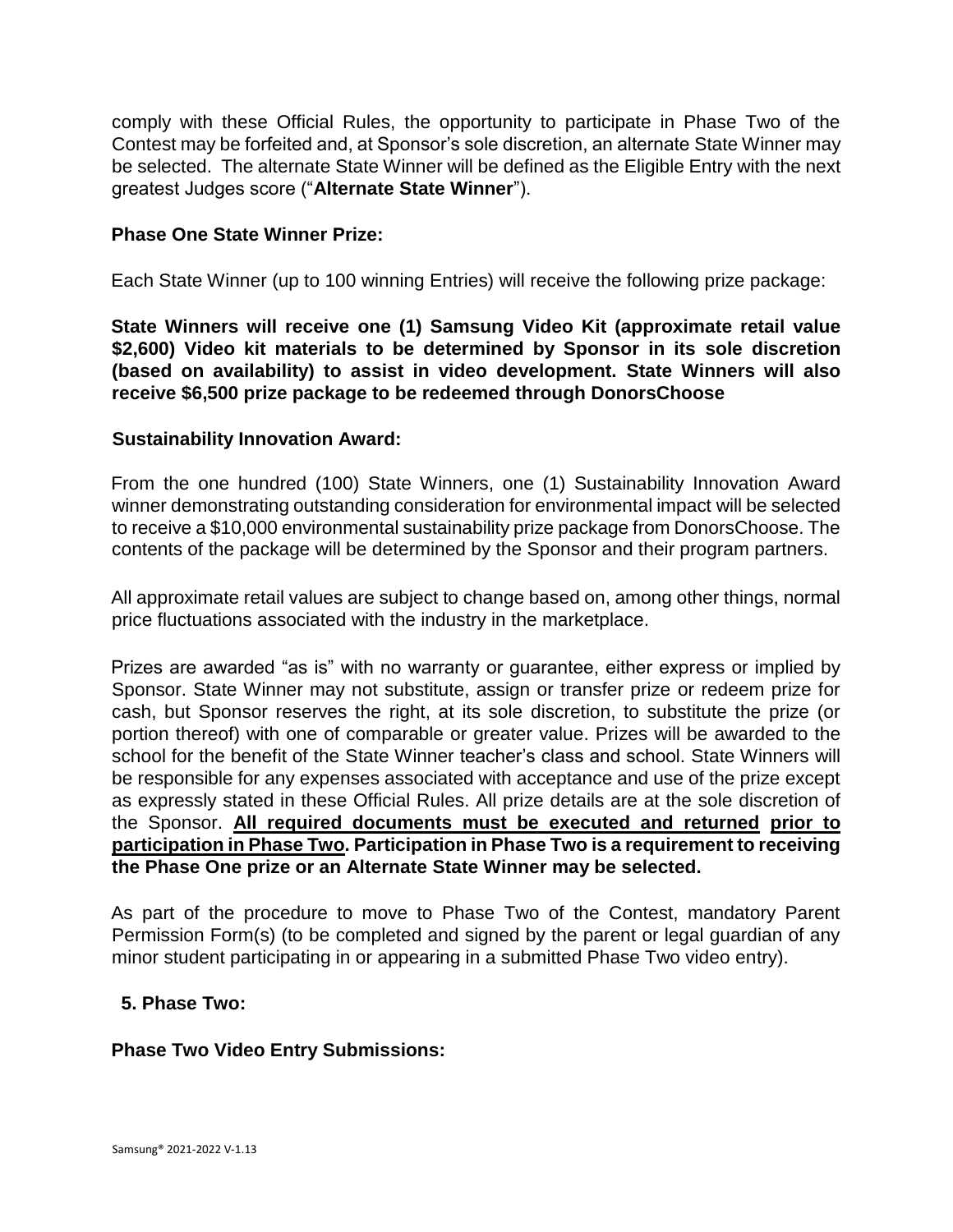To participate in Phase Two, each State Winner and his or her students must produce and submit one (1) video of up to 3-minutes in length, demonstrating how STEM can be applied to help improve their community. Video should show the application of a specific STEM activity/topic used to address the issue raised in their Entry submitted in Phase One. Videos must be submitted to Sponsor online, via the log-in tool found at [www.Samsung.com/Solve.](http://www.samsung.com/SolveforTomorrow) 

Upon receipt of all completed documents (as specified above) by the Administrator from each State Winner, Video must be uploaded before Wednesday, March 2, 2022 at 11:59:59 p.m. ET to be eligible.

Each video must be no larger than 1GB in size and be in .avi, .mov, .mpeg, .wmv or .mp4 format. Each video must be narrated in English and must not exceed 3-minutes in length. Limit one (1) unique video submission per State Winner. If a State Winner submits more than one video, or the submitted video exceeds 3-minutes in length, 10% of the Judges' score will be subtracted from the State Winner's score. Sponsor reserves the right to disqualify any video submission if not compliant with these Official Rules or any other guidelines provided by Sponsor, as determined by Sponsor in its sole discretion. Any student and participant depicted in a video must have submitted a Parent/Adult Permission Form (found at [www.Samsung.com/Solve\),](http://www.samsung.com/SolveforTomorrow) by the deadline specified above. In the event a student or participant who has not submitted a Parent/Adult Permission Form is depicted in a video, the video in question will be disqualified. All video submissions become the property of the Sponsor as set forth in Section 9 below and will not be returned. Except as otherwise provided herein, Sponsor will not enter into any correspondence with a State Winner regarding any video submission.

#### **Requirements of Video Submission:**

Video submissions may not contain, as determined by the Sponsor, in its sole discretion, any content that:

- **a)** is sexually explicit or suggestive; unnecessarily violent or derogatory of any ethnic, racial, gender, religious, professional or age group; profane or pornographic; contains nudity;
- **b)** promotes alcohol, illegal drugs, tobacco, firearms/weapons (or the use of any of the foregoing); promotes any activities that may appear unsafe or dangerous; promotes any particular political agenda or message;
- **c)** is obscene or offensive; endorses any form of hate or hate group; appears to duplicate any other video submission;
- **d)** defames, misrepresents or contains disparaging remarks about other people, schools or companies;
- **e)** contains trademarks, logos, or trade dress (such as distinctive packaging or building exteriors/interiors) owned by others;
- **f)** contains any personal identification, such as personal names or e-mail addresses;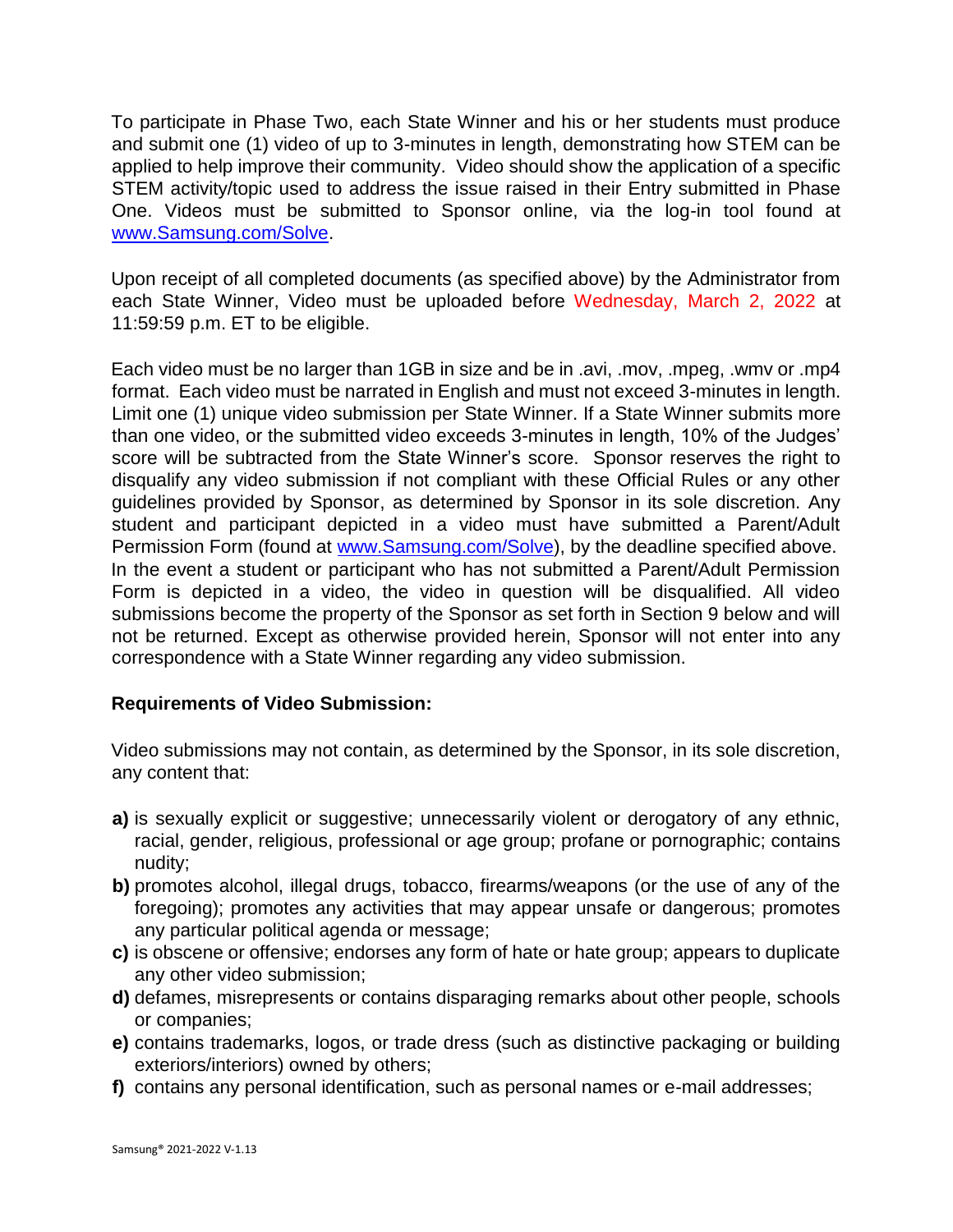- **g)** contains copyrighted materials owned by others (including music, photographs, sculptures, paintings, and other works of art or images published on or in websites, television, movies or other media);
- **h)** contains materials embodying the names, likenesses, voices, or other indicia identifying any person, including, without limitation, celebrities and/or other public or private figures, living or dead, without permission;
- **i)** contains look-alikes of celebrities or other public or private figures, living or dead;
- **j)** communicates messages or images inconsistent with the positive images and/or good will to which the Sponsor wishes to associate; and/or
- **k)** violates any law or local emergency declaration or order.

If the Entry contains any individuals other than the State Winner and eligible students, the State Winner is responsible for obtaining, prior to submission of the video, any and all releases and consents necessary to permit the use and exhibition of the video by Sponsor in the manner set forth in these Official Rules, including, without limitation, name and likeness permissions from any person who appears in or is identifiable in the video. Sponsor reserves the right to request proof of these permissions in a form acceptable to Sponsor from any State Winner at any time. Failure to provide such proof may, if requested, render Entry null and void. By submitting a video, each State Winner warrants and represents that they and any persons appearing or who are identifiable in the video consent to the submission and use of the video in the Contest and to its use as otherwise set forth herein.

By submitting a video, each State Winner understands and agrees that the video submission may be posted on [www.Samsung.com/Solve](http://www.samsung.com/Solve) [f](http://www.samsung.com/Solve)or viewing and voting by visitors during Phase Three of the Contest, and Entrants agree that they will not use the video for any other purpose, including, without limitation, posting the video to any online social networks, without the express consent of Sponsor in each instance. Released Parties (as defined below) do not guarantee the posting of any video and are not liable for the use of any video by any third party. You acknowledge and agree that Released Parties do not now or in the future have any duty or liability, direct or indirect, vicarious, contributory or otherwise, with respect to the infringement or protection of any copyright and moral rights in and to any video submission.

#### **Phase Two Judging:**

All eligible video submissions received, will be judged by a panel of qualified Judges selected by Sponsor at its sole discretion.

Entries will be judged using the following judging criteria:

- **40%** Project/video quality (clear, original and feasible)
- **30%** STEM in solution demonstrated
- **20%** Community impact
- **10%** Sustainability Innovation (short and long term environmental impact)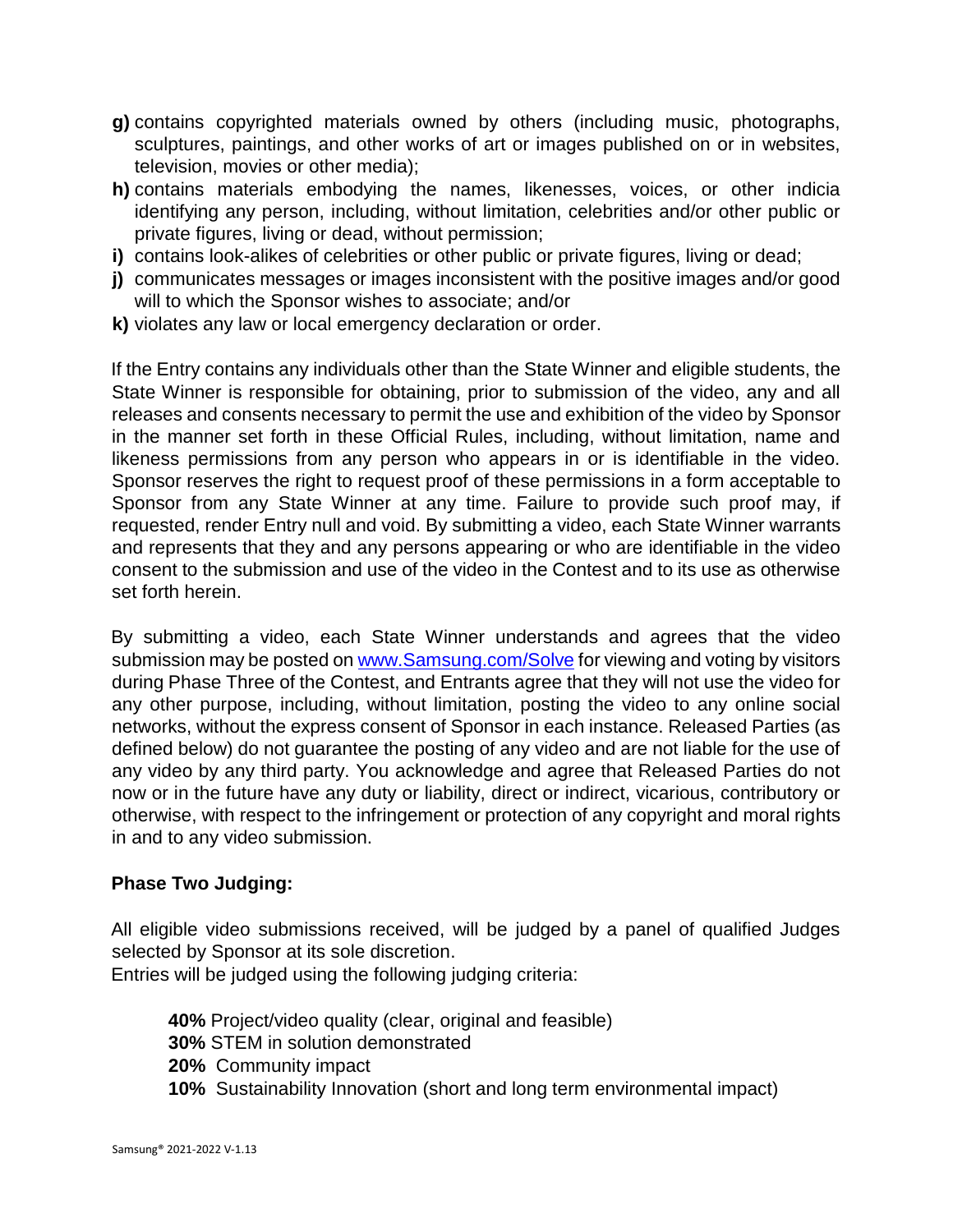Judges will select a total of ten (10) National Finalists ("**National Finalists**"). In the event of a tie, the Tie-Breaking Judge, will determine the National Finalist based on the above stated criteria. Subject to compliance with these Official Rules, the ten (10) video submissions with the highest Judges scores will be deemed National Finalists and will advance to Phase Three of the Contest. Sponsor reserves the right to choose fewer than ten (10) National Finalists if, in its sole discretion, it does not receive a sufficient number of eligible and qualified Entries. The ten (10) National Finalists will be announced on or about Thursday, March 17, 2022.

### **6. Phase Three (Social Media Voting):**

All ten (10) National Finalists' videos will be displayed and will participate in the Public Voting process to determine the "Community Choice" winner. Social media voting will begin on or about 12:01:01 p.m. ET Thursday, March 17, 2022 and end at 11:59:59 p.m. ET on or about Sunday, April 17, 2022 ("**Public Voting Period**"). To vote visit online at [www.Samsung.com/Solve.](http://www.samsung.com/SolveforTomorrow)

**Phase Three Social Media Voting: How to participate in the voting process. To vote, you must be thirteen (13) years of age or older. LIMIT: One vote per person per Entry format per calendar day (defined as 12:00:01 a.m. ET to 11:59:59 p.m. ET ("Calendar Day")).** 

All voting **must originate** a[t](http://www.samsung.com/SolveforTomorrow) [www.Samsung.com/Solve](http://www.samsung.com/SolveforTomorrow) [d](http://www.samsung.com/SolveforTomorrow)uring the Public Voting Period.

- Participants will be required to verify their identity by authenticating via Facebook log-in. No personal information will be stored by the Sponsor however individual Facebook ID's will be used to enforce voting restrictions and confirming authentication of identity.
- To register your vote, click to vote, authenticate identification via Facebook and accept the Official Rules.
- Use of automatic voting software, multiple email addresses or handles to vote multiple times per day, and/or activity deemed by the Sponsor to be contrary to the spirit of fair play as it relates to the Contest and public voting is strictly prohibited.
- Sponsor will monitor all votes and has the right and at its sole discretion to disqualify votes for any of the following reasons:
	- Exceeding a maximum of one (1) vote within one Calendar Day (ET).
	- **Using multiple Facebook accounts to vote.**
	- Inappropriate content.
	- **Trolling or spamming other contestants.**
- Only original shares from [www.Samsung.com/Solve](http://www.samsung.com/SolveforTomorrow) will be counted re-tweeting or re-posting does not count as votes.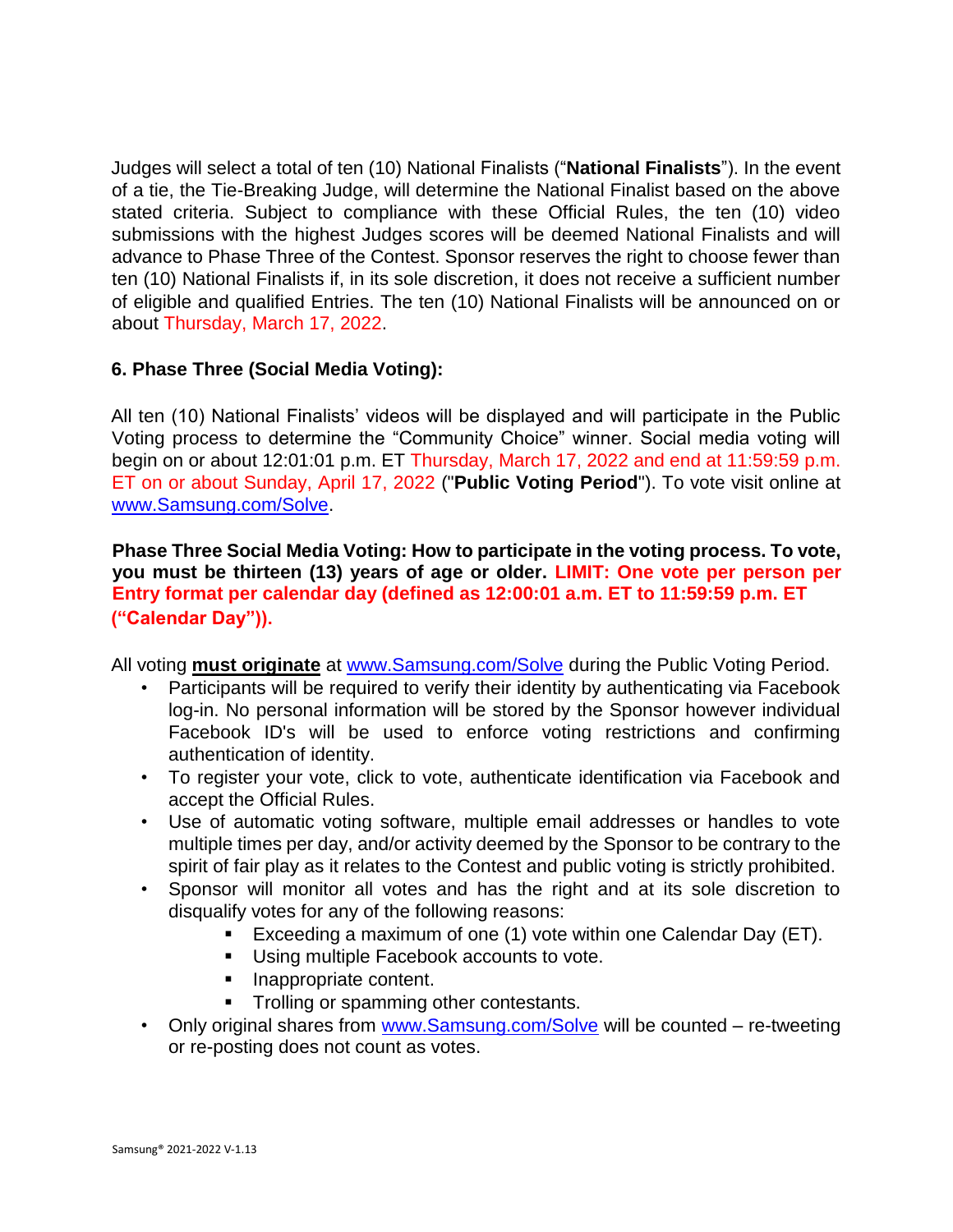Entries may not be offensive or inappropriate and may not contain profanities or obscenities nor depict Contest Entities unfavorably, as determined by Sponsor or the Judges in their sole discretion. Entries must be consistent with the images of the Contest Entities and must not defame or invade publicity rights or privacy of any person, living or deceased, or otherwise infringe upon any person's personal or property rights or any other third party rights. Sponsor reserves the right in its sole discretion to disqualify any Entry it determines does not comply with these requirements or these Official Rules, in its sole discretion.

During the Phase Three Social Media Voting period, legal residents of the fifty (50) United States and the District of Columbia age thirteen (13) and older, will be asked to vote for the Entry that best exemplifies the Phase Two video topic (Show how STEM can be applied to help improve your community) from among those posted. **Voting will solely determine the "Community Choice" winner.** Entrants are prohibited from obtaining votes by any fraudulent or inappropriate means, including, without limitation, offering prizes, forced voting sessions, multiple email or other inducements to members of the public, as determined by Sponsor in its sole discretion. Use of script, macro or any automated system to vote or with the intent to impair the integrity of the voting process is prohibited and all such votes will be void.

### **Phase Four Final Judging:**

Each of the ten (10) National Finalists and authorized officer of the winning school will be invited, along with entrant to New York by the Sponsor on or about April 2022 (exact date to be determined by Sponsor) to present their concept to a panel of judges (the "**Pitch**"). The Finalist pitched will be judged using the below judging weighted criteria by a panel of qualified judges selected by Sponsor at its sole discretion The winners will be determined by a combination of:

- **40%** Project/video score (from phase two)
- **20%** Presentation quality (solution explanation and ability to answer questions)
- **10%** STEM in Solution Demonstrated
- **10%** Community impact
- **10%** Sustainability Innovation (short and long term environmental impact)

Each presentation Pitch may not exceed ten (10) minutes in length. In the event of a tie, an additional Tie-Breaking Judge, will determine the winning entry/entries based on the above stated criteria. Sponsor reserves the right to not award all prizes or advance fewer entries for any phase if, in its sole discretion, it determines it has not received a sufficient number of qualified eligible entries.

At the conclusion of the Phase Four judging, the Winners (each a "Winner") scores will then be placed into one of the following categories:

**National Finalists (7 available prizes)**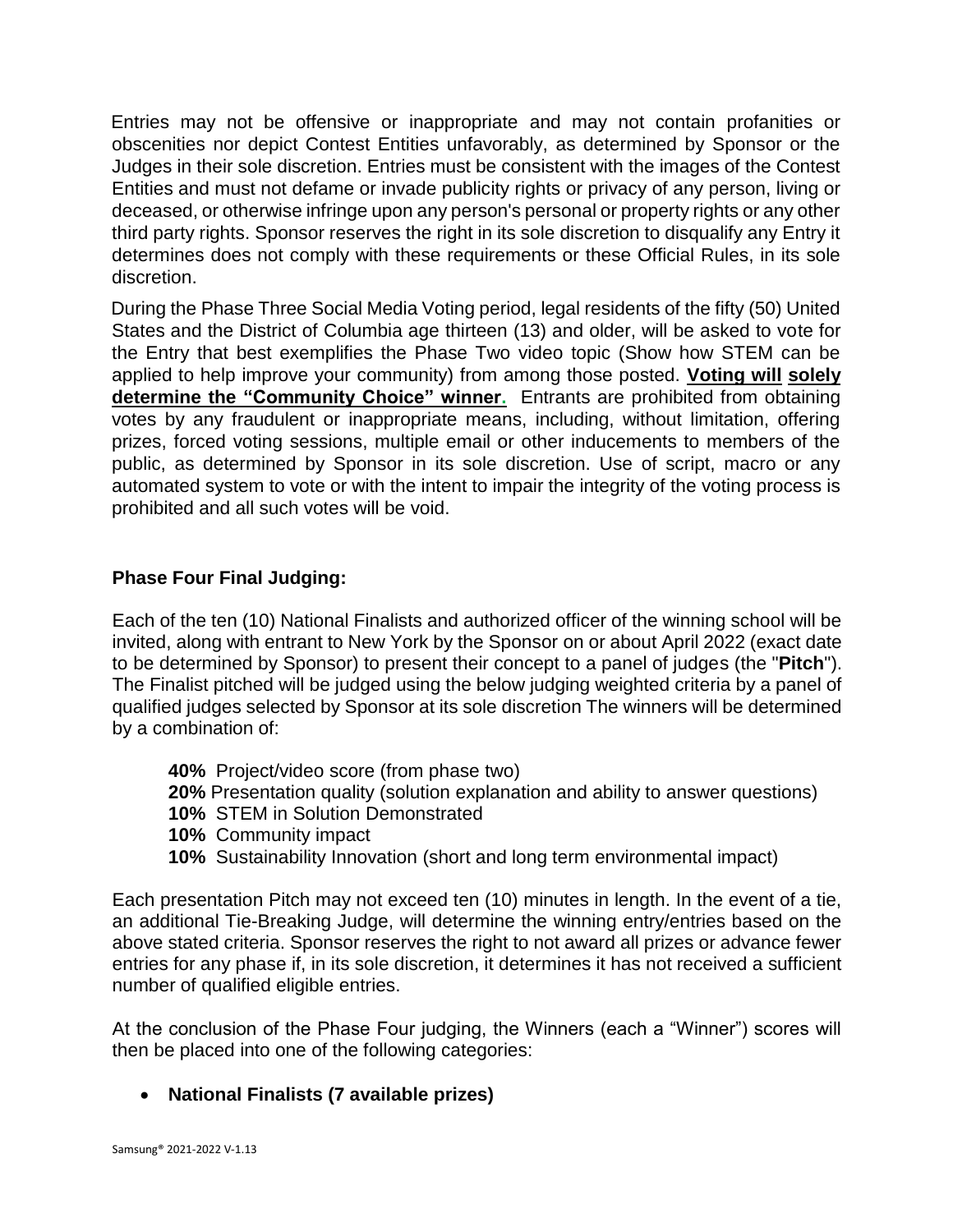- **National Winners (3 available prizes).**
- **Community Choice Winner (1 available prize)**
- **Employee Choice Winner (1 available prize)**

**7. National Prize Details:** Prize consists of the following elements:

**Ten (10) National Finalists Trips:** Each winning National Finalists will receive the following:

**8. Trip for up to (4) to attend the Pitch / National Finalist ("Event")** 

**Announcements.** An authorized officer of the winning school and/or the entrant/teacher with two (2) or three (3) students (up to four (4) participants in total only) will be invited to the Pitch / National Finalist announcement scheduled to take place in New York in early April 2021 (exact date to be determined by Sponsor). Trip consists of the following: round trip coach commercial air transportation for up to four (4) from a major U.S. gateway airport nearest school's location (as determined by Sponsor) to the Pitch / National Finalist location; up to four (4) standard hotel rooms for three (3) days/two (2) nights (minimum) at a hotel designated by Sponsor; and ground transportation to/from hotel and airport in destination city. Approximate retail value: \$6,500 per prize package.

PLEASE NOTE: The "Pitch Event" and "Final Event" may consist of one combined Event as determined by the Sponsor and at its sole discretion and pending COVID-19/PANDEMIC protocols. These events may or may not become virtual events.

**Seven (7) Pitch/National Finalist Prizes:** Prize consists of the following elements:

• \$50,000 Prize Package. Seven (7) National Finalists must make Prize selection on the Samsung Solve for Tomorrow Prize fulfillment website on DonorsChoose.org.

Total approximate retail value of this prize package \$56,500 each

**One (1) "Community Choice Award" Prize:** The school with the greatest number of eligible votes during the Phase Four Social Media Voting will win a \$10,000 technology prize package to be redeemed through DonorsChoose, in addition to the National prize won. Exact items to be determined by Sponsor at its sole discretion and based on availability. Prize is awarded "as is" with no warranty or guarantee, either expressed or implied by Sponsor. Community Choice National Finalist school may not substitute, assign or transfer prize or redeem prize for cash. Prizes will be awarded to the school for the benefit of the Community Choice National Finalist teacher's class and school. All prize details are at the sole discretion of the Sponsor.

**One (1) "Employee Choice Award" Prize:** The school with the greatest number of eligible employee votes during the Samsung Employee Voting period will win a \$10,000 prize package to be redeemed through DonorsChoose, in addition to the National prize won. Prize is awarded "as is" with no warranty or guarantee, either expressed or implied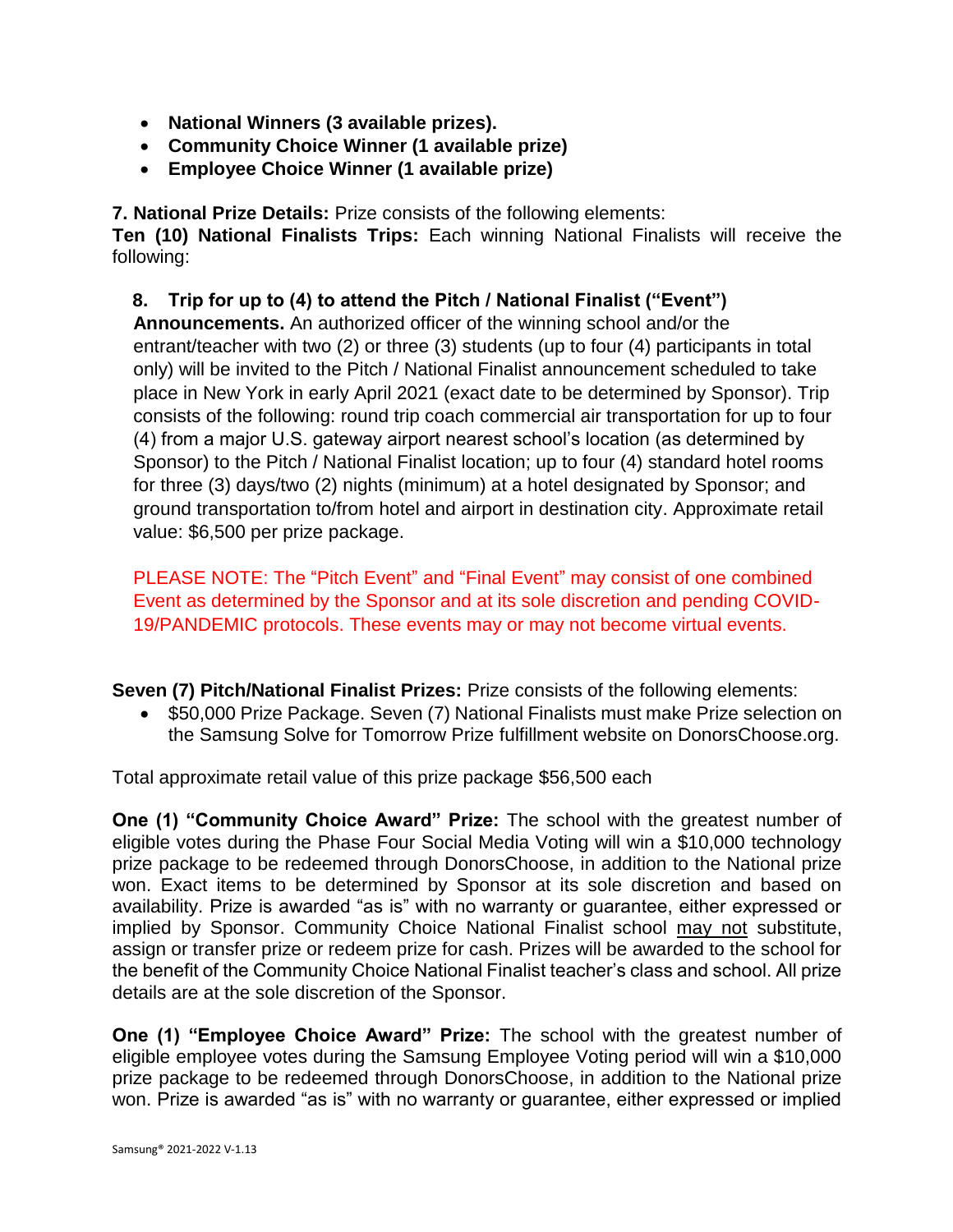by Sponsor. Employee Choice National Finalist school may not substitute, assign or transfer prize or redeem prize for cash. Prizes will be awarded to the school for the benefit of the Employee Choice National Finalist teacher's class and school. All prize details are at the sole discretion of the Sponsor.

**Three (3) National Winner Grand Prizes:** Prize consists of the following elements:

 **\$100,000 Prize Package.** 3 National Winners must make prize selection on the Samsung Solve for Tomorrow prize fulfillment website on DonorsChoose.org.

**If the Pitch Event and Final Event are NOT combined: Trip for up to four (4) to attend the National Winner Ceremony in Washington D.C.**. An authorized officer of the winning school and/or the entrant/teacher and two (2) or three (3) students (up to four (4) participants in total only) will be invited to the Winner Announcement Ceremony scheduled to take place in TBD location in April 2022 (exact date to be determined). Trip consists of the following: round trip coach commercial air transportation for up to four (4) from a major U.S. gateway airport nearest school's location (as determined by Sponsor); up to four (4) standard hotel rooms for two (2) days/one (1) night at a hotel designated by Sponsor; and ground transportation to/from hotel and airport in destination city. Approximate retail value: \$9,333 per prize package. Please note, participating schools must provide their own chaperones.

Total approximate retail value of this prize package \$109,333 each

PRIZE NOTE: Actual values based on approximate retail value of selected merchandise. Any difference between value of merchandise and package selected and stated prize package value will not be awarded. **All prizes will be awarded to the winning schools and not the Entrant**. The value of Samsung merchandise are based on the approximate retail value at the commencement of the Contest. No compensation will be offered for any difference in value between stated ARV and the actual ARV at time of prize award.

Travel arrangement for the Pitch and Winner Announcement Ceremony must be made through Sponsor's agent, on a carrier of Sponsor's choice. Travel restrictions may apply. School representatives and guests must travel together on same itinerary. Each guest must be of legal age of majority in his/her state of residence (and at least 18), unless he/she is accompanied by a parent, legal guardian, or authorized teacher. **PLEASE NOTE, NO ADDITIONAL TRAVELERS WILL BE ALLOWED. Only the number of travelers as described in each prize level will be allowed to participate and invited to participate in any and all events.** All guests (or parent or legal guardian, if a guest is a minor) must execute and return a liability/publicity release prior to travel. If school is located within a 100-mile radius of destination, Sponsor reserves the right to provide ground transportation in lieu of air transportation and hotel accommodations and no compensation or substitution will be provided for difference in prize value. If winning school is unable to travel on dates specified by Sponsor, the applicable prize package will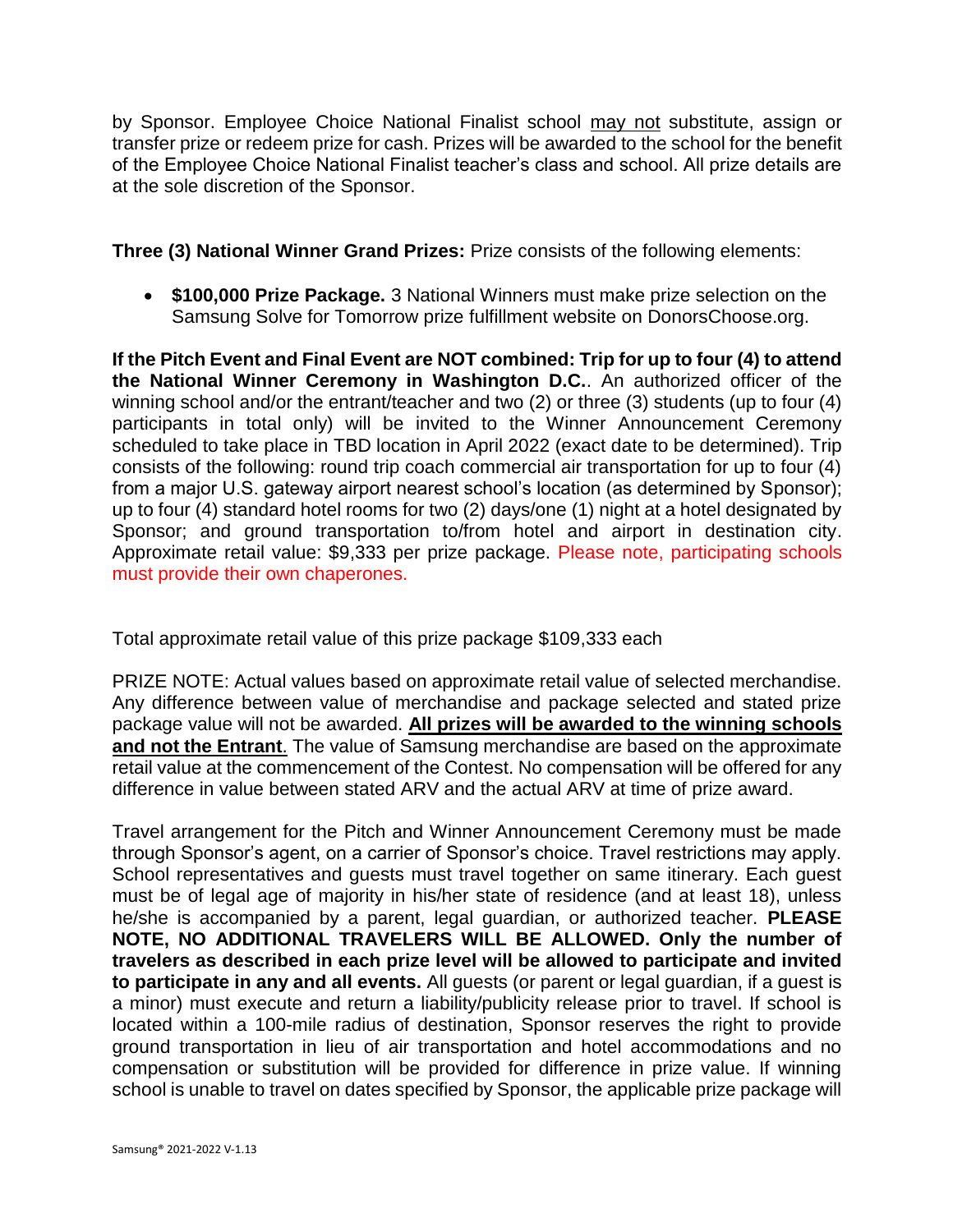be forfeited and Sponsor will have no further obligation to school. Winning schools and guests are responsible for obtaining all required travel documents prior to travel by airline and to check into a hotel. Winning schools and/or travelers are responsible for all costs and expenses associated with the acceptance and use of the prize. Expenses not specified herein as being awarded, including, but not limited to, all federal, state and local taxes, luggage fees, insurance, additional ground transportation, meals, gratuities and souvenirs are the obligation of the winning school. Exact date and location of Winner Announcement Ceremony will be determined by Sponsor. If, for whatever reason, the Winner Announcement Ceremony is canceled, no compensation or substitution will be provided, however remainder of prize package will be awarded and Sponsor shall have no further obligation to school.

Subject to compliance with these Official Rules, the video submission with the highest score in the Judging will be deemed the Sustainability Innovation Award winner. In the event of a tie, an additional "tie-breaking" judge, selected by Sponsor, will determine the winning entry/entries based on the above stated criteria. Sponsor reserves the right to not award the Sustainability Innovation Award prize if, in its sole discretion, it determines it has not received a qualified eligible entry.

**Sustainability Innovation Award Prize**: Prize consists of the following elements:

 One (1) \$10,000 prize package (exact items to be made available for selection to be determined by Sponsor, in its sole discretion).

All prize packages for Community Choice, Employee Choice, State Winners, National Finalists and National Winners will be awarded through DonorsChoose, where each package ("**Prize Package**") must include at least 50% Samsung technology or products, and the remainder in class resources, equipment, or materials for your school, based on set availability. Prize Packages must be redeemed on DonorsChoose no later than Saturday, June 25, 2022. All Prize Packages must be shipped to the address of the winning school; P.O. boxes and home addresses are not accepted. **Participation in Contest Phases is a requirement to receiving prizes.** If contest applicant teacher is no longer working at the winning school before or by Saturday, June 25, 2022, the principal, IT department, or governing body of the winning school will make all Prize Package selections for winning schools without exceeding the stated Prize Package value. Acceptance of any prize constitutes permission for Sponsor and its designees to use school's name for purposes of advertising, promotional and other purposes in any and all media now or hereafter known throughout the world from the conclusion of the Contest, without further compensation, notification or permission unless prohibited by law.

# **NATIONAL PRIZES:**

ALL PRIZES ARE PROVIDED "AS IS" WITH NO WARRANTY OR GUARANTEE OF ANY KIND, EITHER EXPRESS OR IMPLIED. Prizes are not transferable, redeemable for cash, or substitutable except Sponsor retains the right at its discretion to substitute a prize, or portion of prize, with one of comparable or greater value. Winning schools will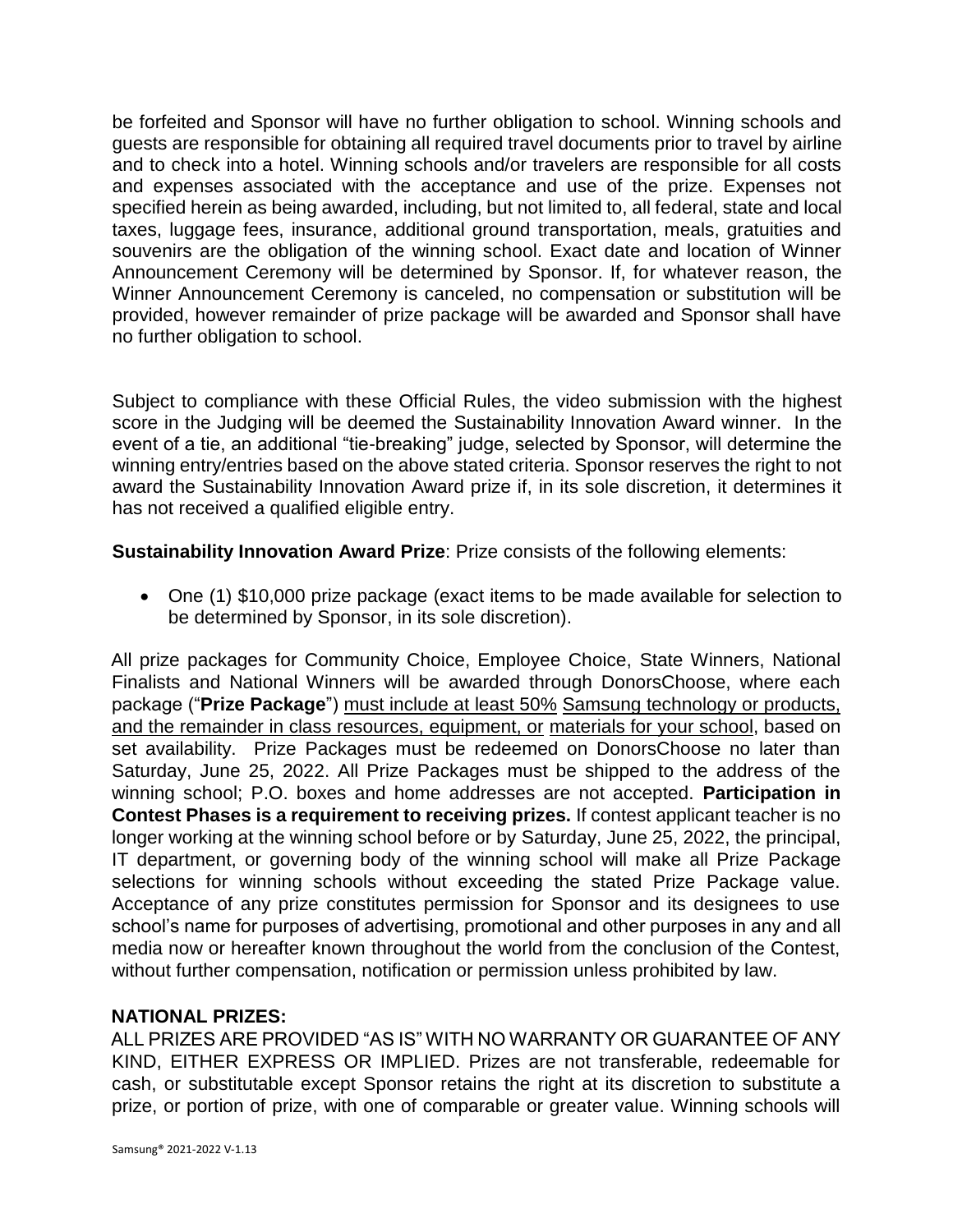be responsible for all taxes, if any (including federal, state and local taxes) and other costs and expenses associated with the acceptance and use of a prize (or any portion thereof) not included with prizes as awarded, including, but not limited to, installation and costs of any service, including any telephone or cable service.

All fees and taxes (if any), associated with DonorsChoose Prizes, will be paid for by the Sponsor and included as part of the final Prize amount. Professional development will also be made available to all State Winning teachers as part of the final Prize, facilitated by MindSpark Learning.

**9. Winning School Notifications:** National Winner Prize results will be announced on or about Monday, March 28, 2022.

#### **10. Intellectual Property Rights and Attribution:**

As between Sponsor and the Entrant, the Sponsor owns any Entry, Activity Plan, videos and any documents, content or other materials submitted in connection with the Contest, including all copyright and moral rights therein (collectively, the "**Contest Materials**"). By submitting the Contest Materials, Entrant and any individuals or entities engaged by Entrant to create the Contest Materials unconditionally assign and transfer to Sponsor all copyright and moral rights in and to the Contest Materials, which it or they now has/have or may in the future have to the Contest Materials and any element(s) embodied therein. Accordingly, Sponsor and its designees shall have the right to edit, publish, use, adapt, reproduce, exploit, modify or dispose of any Contest Materials and all elements of the Contest Materials, online, in print, film, television, or in any other media now or hereafter known throughout the world for any purpose.

As between Sponsor and the Entrant, other than the Contest Materials, the Entrant will retain all of its right, title and interest in and to the Project, the Project idea and any development and implementation of the Project idea into a product (collectively, the "**Project Idea/Product**"), including all intellectual property rights therein. As a condition of entry, the Entrant grants Sponsor a perpetual, irrevocable, worldwide, royalty-free, and non-exclusive license to use, publicly display and distribute (including to the Administrator) the Project Idea/Product as incorporated in the Contest Materials for the purposes of using the Contest Materials for any purpose, including for administering, advertising, or promoting the Contest.

Nothing in these Contest Rules are intended to restrict Entrant's right to market, commercialize, improve, develop, or otherwise pursue the Project Idea/Product ("**Commercial Activities**"), provided that Entrant's pursuit of such Commercial Activities are at Entrant's own risk and Entrant agrees that Sponsor is in no way responsible for, and disclaims any and all liability in connection with, any Commercial Activates. Entrant agrees that it will promptly notify Sponsor of any Commercial Activities, and at Sponsor's request will attribute Sponsor and the Contest as the platform that initially launched the Project Idea/Product in any materials advertising or promoting the Project Idea/Product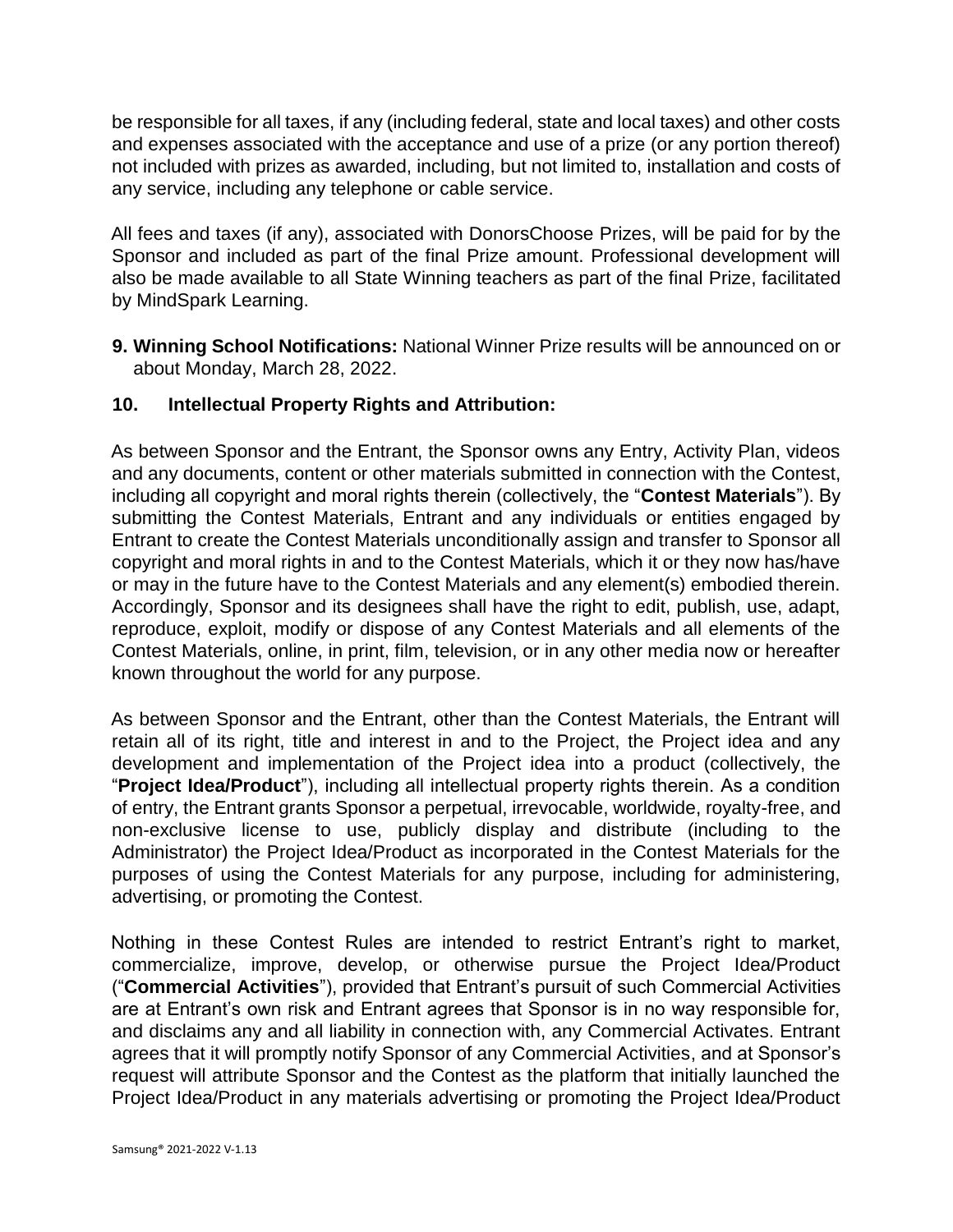(e.g., on any website, press release, sales documentation or videos for the Project Idea/Product) ("**Attribution**"), subject to the following paragraph.

Any Attribution, including its content and the manner in which it is presented, shall (a) be at Sponsor's sole discretion, (b) be pre-approved by Sponsor in writing, and (c) comply with Sponsor's trademark guidelines. In the event Entrant assigns or otherwise transfers the Project Idea/Product to any third party, Entrant shall ensure that such third party is bound by the Attribution obligations herein.

### **10. General Rules:**

The Contest is governed by the laws of the United States, state of New Jersey without regard its conflict of laws principles with venue in Bergen County, and all claims must be resolved in the courts of Bergen County, New Jersey. Entry, Project idea, Activity Plan and submitted videos must be Entrant's own original work, be true and verifiable, cannot be previously published or submitted in connection with any other, project, program, grants or contest, may not have won any previous awards, may not be offensive or inappropriate and may not contain profanities or obscenities nor depict Contest Entities unfavorably, as determined by Sponsor or the Administrator in their sole discretion. As a strict condition of participating in the Contest, Entrants and their school agree; (a) to abide by these Official Rules, and to the decisions of Sponsor and the judges, which shall be final and binding in all respects; (b) to the use of their names and/or likenesses and/or biographical data by Sponsor and its designees for advertising, promotional and other purposes in any and all media now or hereafter known throughout the world at discretion of Sponsor without compensation, permission or notification (except where prohibited by law); (c) THAT CONTEST ENTITIES (collectively the "Released Parties") SHALL HAVE NO LIABILITY AND SHALL BE HELD HARMLESS FOR ANY DAMAGE, LOSS OR INJURY TO AN ENTRANT OR ANY THIRD PARTY RESULTING FROM PARTICIPATION IN THIS CONTEST OR THE USE OR MISUSE OF ANY PRIZE AND THAT PRIZES ARE AWARDED "AS IS" WITHOUT ANY REPRESENTATIONS OR WARRANTIES EXCEPT FOR ANY "IN THE BOX" WARRANTY THAT MAY BE PROVIDED WITH A PRIZE; (d) UNDER NO CIRCUMSTANCES WILL ENTRANT BE PERMITTED TO OBTAIN AWARDS FOR, AND ENTRANT HEREBY WAIVES ALL RIGHTS TO CLAIM PUNITIVE, INCIDENTAL, CONSEQUENTIAL, OR ANY OTHER DAMAGES, OTHER THAN FOR ACTUAL OUT OF POCKET EXPENSES, IF ANY; (e) ALL CAUSES OF ACTION ARISING OUT OF OR CONNECTED WITH THIS CONTEST, OR ANY COMPENSATION OR CREDIT TO BE PROVIDED, SHALL BE RESOLVED INDIVIDUALLY, WITHOUT RESORT TO ANY FORM OF CLASS ACTION; AND (f) ANY AND ALL CLAIMS, JUDGMENTS, AND AWARD SHALL BE LIMITED TO ACTUAL OUT OF POCKET COSTS INCURRED, IF ANY, AND IN NO EVENT SHALL ENTRANT BE ENTITLED TO RECEIVE ATTORNEYS' FEES OR OTHER LEGAL COSTS OR EXPENSES. By accepting a prize, each winning school agrees to release and hold harmless Released Parties from and against any damage, loss or injury resulting from the use or misuse of any prize or Released Parties' use of any rights granted herein.